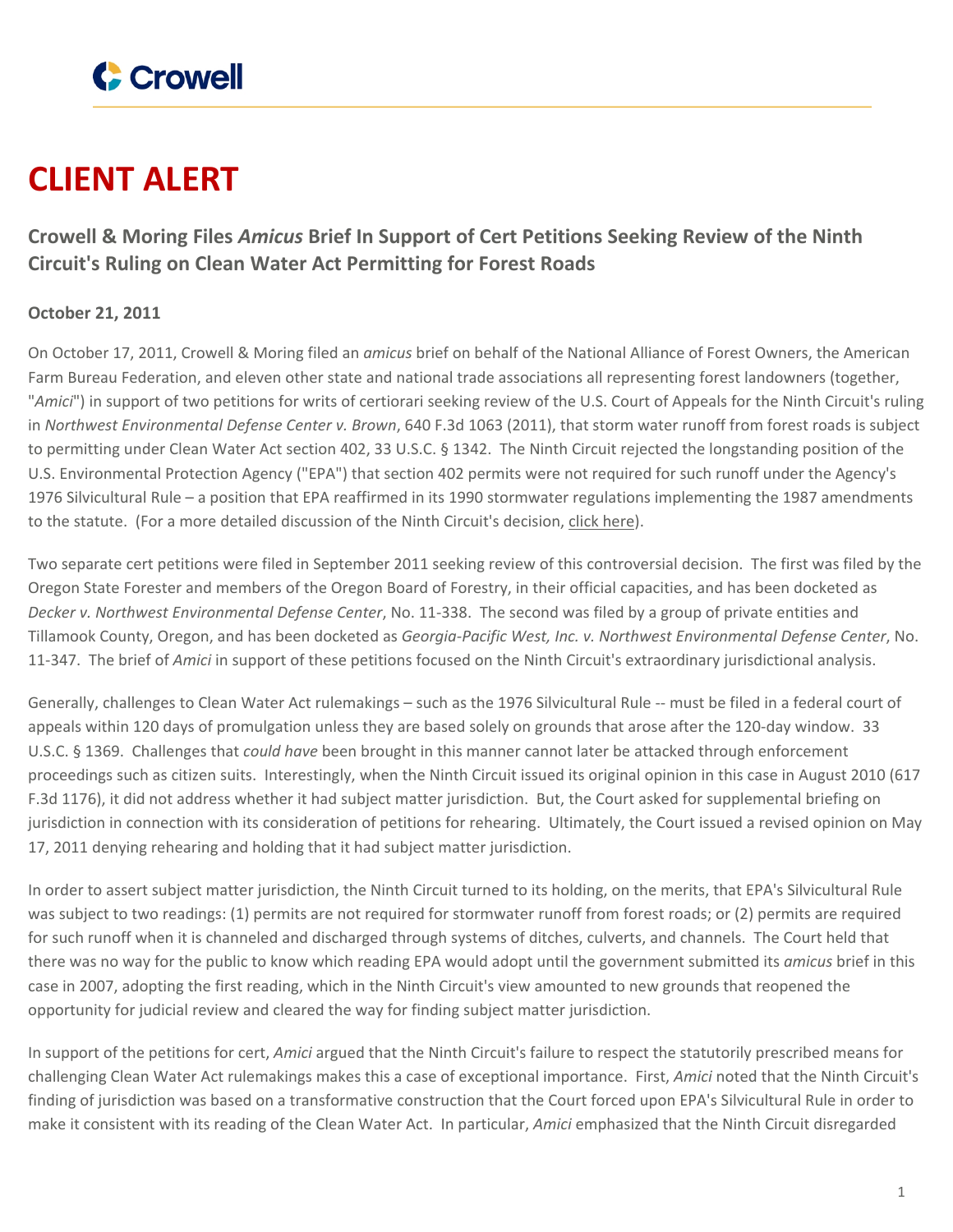

EPA's contemporaneous statements in the preamble to the Silvicultural Rule that put all parties on notice of EPA's interpretation that stormwater runoff, whether channeled or not, was not subject to Clean Water Act permitting. Indeed, the issue is not whether the rule appears ambiguous today, but whether an interested party *could have* mounted a challenge against EPA within 120 days of the rulemaking.

Next, *Amici* argued that the Ninth Circuit went equally far afield in holding that stormwater runoff from forest roads constitutes discharges associated with industrial activity and hence, is subject to permitting under the 1987 stormwater amendments to the Clean Water Act. *Amici* emphasized that the Ninth Circuit once again ignored EPA's contemporaneous statements in the preamble to its 1990 Phase I regulations implementing the 1987 stormwater amendments, which clarified that the Agency did not intend to require permits for stormwater runoff from forest roads. *Amici* argued that, like the Silvicultural Rule, EPA's 1990 Phase I regulations *could have* been challenged within 120 days of promulgation but was not.

*Amici* then noted that even if the Ninth Circuit's holding on the scope of the Silvicultural Rule somehow called into question EPA's view that stormwater runoff was not subject to permitting under its Phase I regulations (because the Phase I regulations incorporated the Silvicultural Rule by reference), the decision to rethink whether such runoff is subject to permitting under the Phase I regulations is one that Congress intended for EPA to make in the first instance. Nonetheless, the Ninth Circuit imposed its view on what constitutes discharges associated with industrial activity. In doing so, it showed no obvious deference to arguments that EPA raised in an *amicus* brief in this case that silvicultural activities did not constitute industrial activity within the meaning of the 1987 amendments.

The *Amici* highlighted that the Ninth Circuit's jurisdictional analysis flouts the limits that Congress placed on judicial review of Clean Water Act rulemakings, which is a problem capable of replication under a number of other federal statutes that contain jurisdictional provisions that are identical, in pertinent part, to the provision in the Clean Water Act (*e.g.*, the Clean Air Act, the Resource Conservation and Recovery Act, etc.). The Ninth Circuit's decision leaves rulemakings under these statutes perpetually open to judicial review, despite the limits that Congress placed on review in the statute, based on claims that the regulations are inconsistent with the governing statute and hence, somehow ambiguous. This is so even if the Agency that promulgated the regulation clearly expressed its views on the scope of the regulation in the preamble and thus, the regulation *could have* been challenged within the statutory filing window.

In addition to the *amicus* brief filed by Crowell & Moring in this case, several other *amici* filed briefs in support of the two cert petitions. Most notably, 26 states filed a joint brief supporting review of the Ninth Circuit's decision (Arkansas, Alabama, Alaska, Florida, Georgia, Idaho, Kansas, Kentucky, Louisiana, Maine, Mississippi, Missouri, Montana, New Hampshire, New Mexico, Michigan, Ohio, Oklahoma, Pennsylvania, South Carolina, South Dakota, Tennessee, Utah, Virginia, Washington, Wyoming). Such broad support for the cert petitions from both public and private entities across the nation underscores that this is truly a case of exceptional importance.

To read the *Amici* brief, click [here.](https://www.crowell.com/files/Amicus-Brief-ENR-Alert-111021.pdf) To read the States' brief, click [here.](https://www.crowell.com/files/States-Brief-ENR-Alert-111021.pdf)

For more information, please contact the professional(s) listed below, or your regular Crowell & Moring contact.

**Clifton S. [Elgarten](https://www.crowell.com/professionals/Clifton-Elgarten)** Partner – Washington, D.C. Phone: +1.202.624.2523